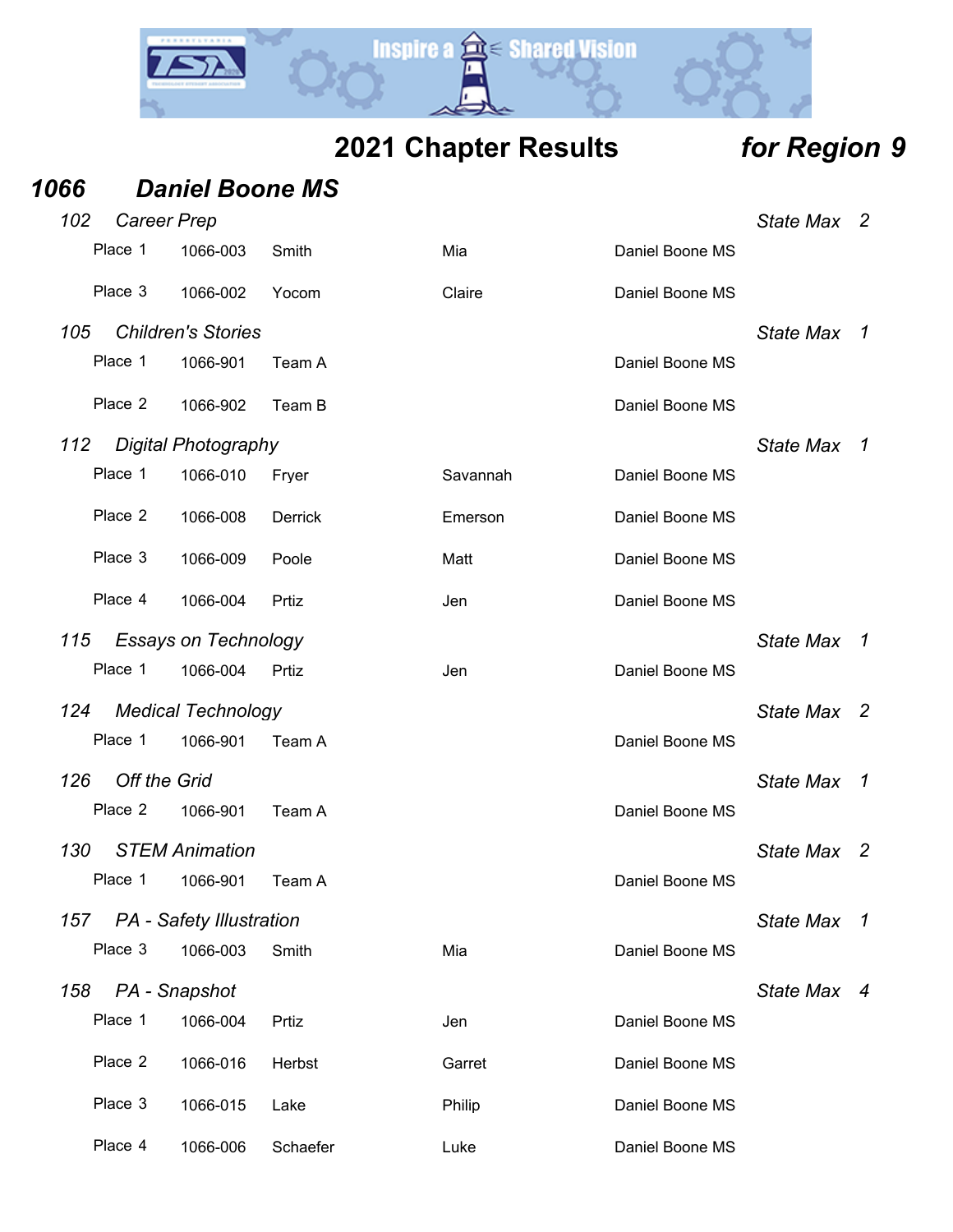

| 1071 |                     | <b>Stroudsburg JHS</b>          |              |         |                 |                  |                |
|------|---------------------|---------------------------------|--------------|---------|-----------------|------------------|----------------|
| 102  | <b>Career Prep</b>  |                                 |              |         |                 | State Max 2      |                |
|      | Place 2             | 1071-002                        | Haggerty     | James   | Stroudsburg JHS |                  |                |
| 105  |                     | <b>Children's Stories</b>       |              |         |                 | <b>State Max</b> | $\overline{1}$ |
|      | Place 3             | 1071-901                        | Team A       |         | Stroudsburg JHS |                  |                |
| 115  |                     | <b>Essays on Technology</b>     |              |         |                 | <b>State Max</b> | $\overline{1}$ |
|      | Place 2             | 1071-002                        | Haggerty     | James   | Stroudsburg JHS |                  |                |
|      | Place 3             | 1071-003                        | Christian    | Owen    | Stroudsburg JHS |                  |                |
| 126  | <b>Off the Grid</b> |                                 |              |         |                 | <b>State Max</b> | $\overline{1}$ |
|      | Place 1             | 1071-901                        | Team A       |         | Stroudsburg JHS |                  |                |
| 129  |                     | <b>Promotional Marketing</b>    |              |         |                 | <b>State Max</b> | $\overline{1}$ |
|      | Place 1             | 1071-010                        | <b>Burke</b> | Lila    | Stroudsburg JHS |                  |                |
| 135  |                     | <b>Video Game Design</b>        |              |         |                 | <b>State Max</b> | $\overline{1}$ |
|      | Place 1             | 1071-901                        | Team A       |         | Stroudsburg JHS |                  |                |
| 157  |                     | <b>PA</b> - Safety Illustration |              |         |                 | <b>State Max</b> | $\overline{1}$ |
|      | Place 1             | 1071-012                        | Awuah        | William | Stroudsburg JHS |                  |                |
|      | Place 2             | 1071-002                        | Haggerty     | James   | Stroudsburg JHS |                  |                |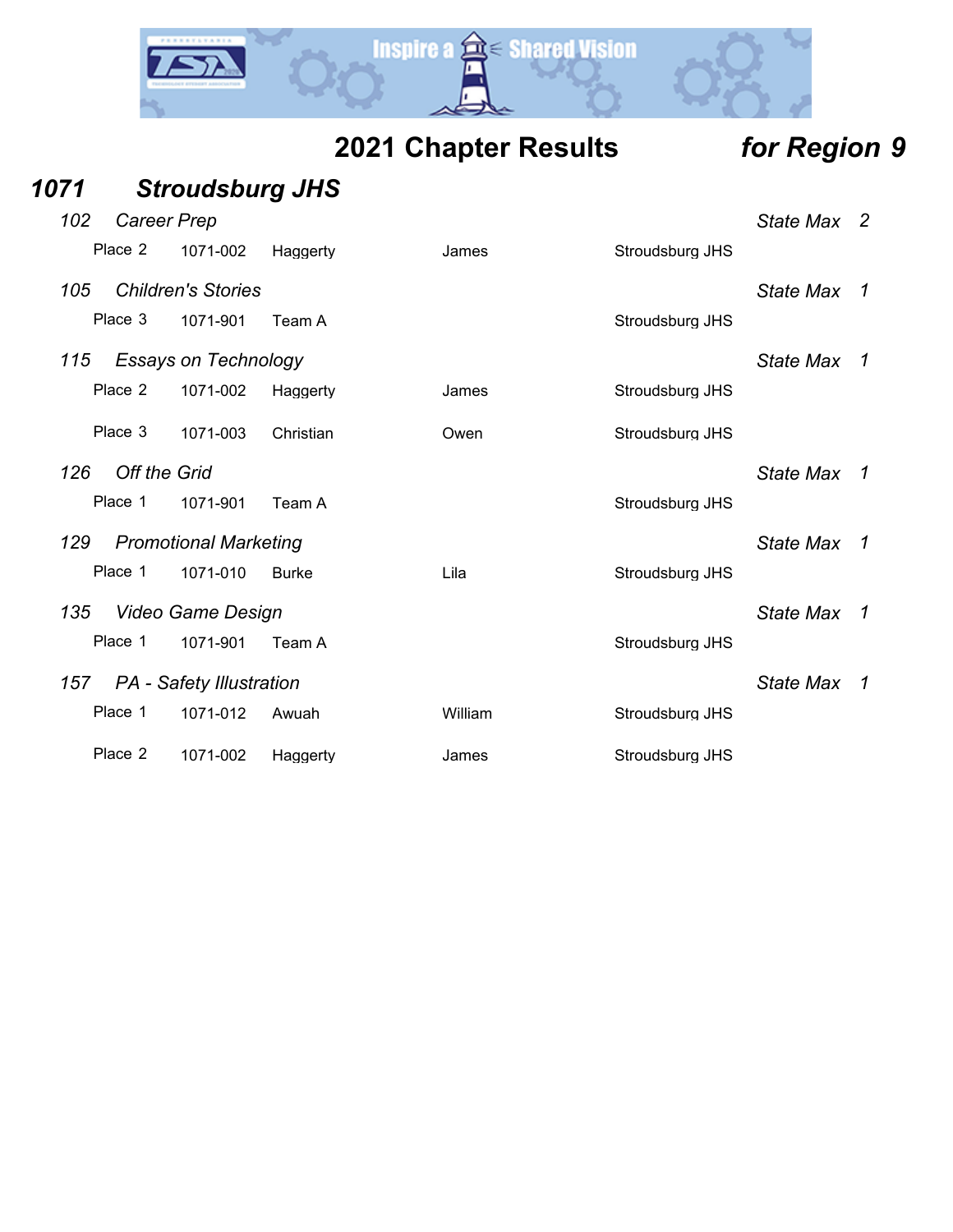

|  | 2021 Chapter Results |  |
|--|----------------------|--|
|--|----------------------|--|

# *Region* **9**

| 2004    |         |                                 | <b>Boyertown Area SHS</b>                      |        |                           |                |
|---------|---------|---------------------------------|------------------------------------------------|--------|---------------------------|----------------|
| 202     |         | <b>Architectural Design</b>     |                                                |        | <b>State Max</b>          | Q              |
| Place 1 |         | 2004-901                        | Team A                                         |        | <b>Boyertown Area SHS</b> |                |
| 203     |         | <b>Biotechnology Design</b>     |                                                |        | State Max                 | $\mathcal I$   |
| Place 2 |         | 2004-902                        | Team B                                         |        | <b>Boyertown Area SHS</b> |                |
| Place 6 |         | 2004-903                        | Team C                                         |        | <b>Boyertown Area SHS</b> |                |
| 204     |         | <b>Board Game Design</b>        |                                                |        | <b>State Max</b>          | $\overline{1}$ |
| Place 1 |         | 2004-901                        | Team A                                         |        | <b>Boyertown Area SHS</b> |                |
| Place 5 |         | 2004-903                        | Team C                                         |        | <b>Boyertown Area SHS</b> |                |
| Place 6 |         | 2004-902                        | Team B                                         |        | <b>Boyertown Area SHS</b> |                |
| 208     |         | <b>Children's Stories</b>       |                                                |        | <b>State Max</b>          | $\overline{1}$ |
| Place 1 |         | 2004-902                        | Team B                                         |        | <b>Boyertown Area SHS</b> |                |
| Place 2 |         | 2004-901                        | Team A                                         |        | <b>Boyertown Area SHS</b> |                |
| Place 3 |         | 2004-903                        | Team C                                         |        | <b>Boyertown Area SHS</b> |                |
| 210     |         |                                 | <b>Computer Integrated Manufacturing (CIM)</b> |        | State Max                 | $\overline{1}$ |
| Place 1 |         | 2004-902                        | Team B                                         |        | <b>Boyertown Area SHS</b> |                |
| Place 3 |         | 2004-903                        | Team C                                         |        | <b>Boyertown Area SHS</b> |                |
| 213     |         |                                 | <b>Debating Technological Issues</b>           |        | <b>State Max</b>          | $\overline{1}$ |
| Place 6 |         | 2004-901                        | Team A                                         |        | <b>Boyertown Area SHS</b> |                |
| Place 8 |         | 2004-903                        | Team C                                         |        | <b>Boyertown Area SHS</b> |                |
| 214     |         | <b>Digital Video Production</b> |                                                |        | State Max 1               |                |
| Place 1 |         | 2004-901                        | Team A                                         |        | <b>Boyertown Area SHS</b> |                |
|         | Place 4 | 2004-902                        | Team B                                         |        | <b>Boyertown Area SHS</b> |                |
| 216     |         | <b>Engineering Design</b>       |                                                |        | State Max 1               |                |
| Place 1 |         | 2004-904                        | Team D                                         |        | <b>Boyertown Area SHS</b> |                |
| 217     |         | <b>Essays on Technology</b>     |                                                |        | State Max 1               |                |
| Place 3 |         | 2004-021                        | Woodring                                       | Jordan | <b>Boyertown Area SHS</b> |                |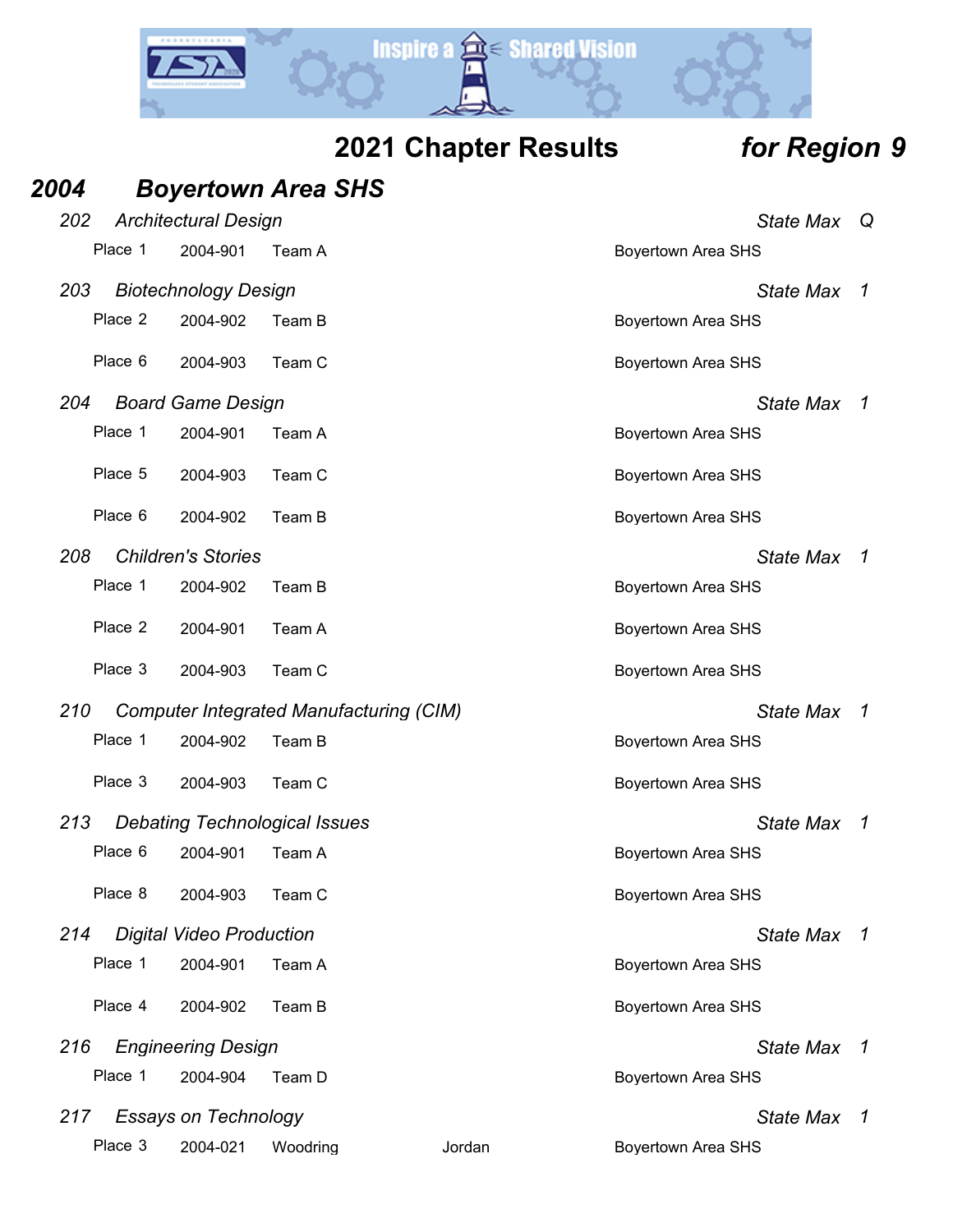

| <b>2021 Chapter Results</b> | for Region 9 |
|-----------------------------|--------------|
|-----------------------------|--------------|

|     | Place 8 | 2004-005                       | <b>Bauer</b>                                       | Anthony        | <b>Boyertown Area SHS</b> |             |                            |
|-----|---------|--------------------------------|----------------------------------------------------|----------------|---------------------------|-------------|----------------------------|
| 218 |         |                                | <b>Extemporaneous Presentation</b>                 |                | <b>State Max</b>          |             | Q                          |
|     | Place 3 | 2004-035                       | Hyland                                             | Natalie        | <b>Boyertown Area SHS</b> |             |                            |
| 222 |         |                                | <b>Future Technology &amp; Engineering Teacher</b> |                | <b>State Max</b>          |             | $\mathbf{2}$               |
|     | Place 1 | 2004-044                       | Johri                                              | Tanisha        | <b>Boyertown Area SHS</b> |             |                            |
|     | Place 3 | 2004-041                       | Ramsey                                             | Samantha       | <b>Boyertown Area SHS</b> |             |                            |
| 225 |         | <b>Music Production</b>        |                                                    |                |                           | State Max   | $\overline{\phantom{0}}^2$ |
|     | Place 2 | 2004-901                       | Team A                                             |                | <b>Boyertown Area SHS</b> |             |                            |
| 227 |         | <b>Photographic Technology</b> |                                                    |                | <b>State Max</b>          |             | Q                          |
|     | Place 1 | 2004-002                       | Martin                                             | Madison        | <b>Boyertown Area SHS</b> |             |                            |
|     | Place 2 | 2004-035                       | Hyland                                             | <b>Natalie</b> | <b>Boyertown Area SHS</b> |             |                            |
|     | Place 3 | 2004-011                       | Eslava                                             | Danielle       | <b>Boyertown Area SHS</b> |             |                            |
|     | Place 4 | 2004-031                       | Camp                                               | Lyndsay        | <b>Boyertown Area SHS</b> |             |                            |
| 228 |         | <b>Prepared Presentation</b>   |                                                    |                | <b>State Max</b>          |             | Q                          |
|     | Place 1 | 2004-035                       | Hyland                                             | <b>Natalie</b> | <b>Boyertown Area SHS</b> |             |                            |
|     | Place 2 | 2004-010                       | Eslava                                             | Dana           | <b>Boyertown Area SHS</b> |             |                            |
| 229 |         | <b>Promotional Design</b>      |                                                    |                | <b>State Max</b>          |             | 1                          |
|     | Place 2 | 2004-012                       | Schott                                             | Elliot         | Boyertown Area SHS        |             |                            |
|     | Place 3 | 2004-013                       | Lawn                                               | Emilie         | <b>Boyertown Area SHS</b> |             |                            |
|     | Place 4 | 2004-007                       | Young                                              | Caroline       | <b>Boyertown Area SHS</b> |             |                            |
| 230 |         |                                | Scientific Visualization (SciVis)                  |                |                           | State Max 2 |                            |
|     | Place 1 | 2004-902                       | Team B                                             |                | <b>Boyertown Area SHS</b> |             |                            |
|     | Place 3 | 2004-901                       | Team A                                             |                | <b>Boyertown Area SHS</b> |             |                            |
| 236 |         | <b>Transportation Modeling</b> |                                                    |                |                           | State Max 2 |                            |
|     | Place 3 | 2004-046                       | Roma                                               | Wesley         | <b>Boyertown Area SHS</b> |             |                            |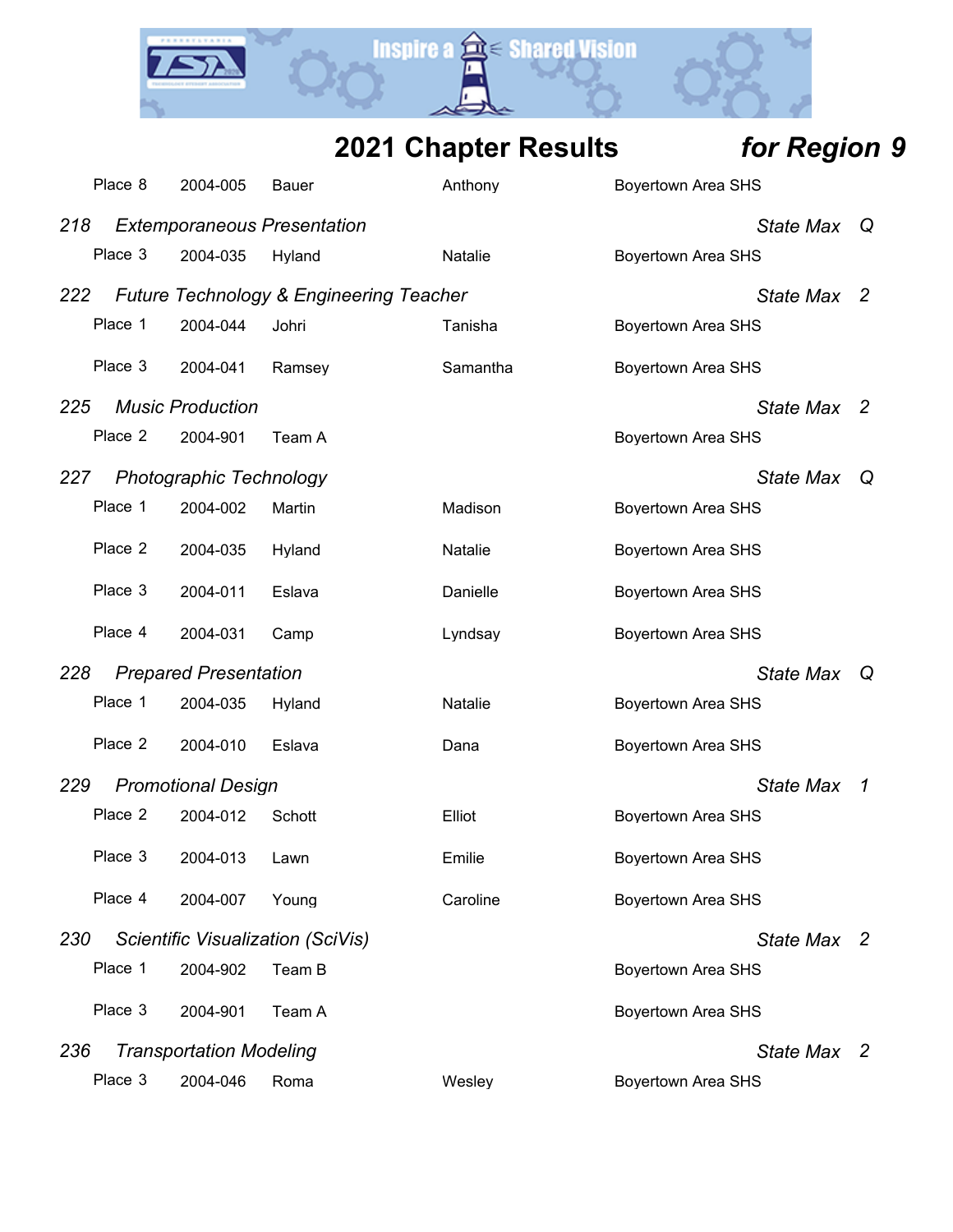

**2021 Chapter Results** *for Region 9*

| 237 |           | Video Game Design               |        |          | State Max 2               |    |
|-----|-----------|---------------------------------|--------|----------|---------------------------|----|
|     | Place 1   | 2004-901                        | Team A |          | Boyertown Area SHS        |    |
|     | Place 2   | 2004-902                        | Team B |          | <b>Boyertown Area SHS</b> |    |
| 238 | Webmaster |                                 |        |          | State Max 1               |    |
|     | Place 2   | 2004-902                        | Team B |          | <b>Boyertown Area SHS</b> |    |
| 257 |           | <b>PA</b> - Safety Illustration |        |          | <b>State Max</b>          | -1 |
|     | Place 3   | 2004-012                        | Schott | Elliot   | <b>Boyertown Area SHS</b> |    |
|     | Place 4   | 2004-009                        | Stoudt | Conner   | <b>Boyertown Area SHS</b> |    |
|     | Place 5   | 2004-017                        | Tews   | Gavin    | <b>Boyertown Area SHS</b> |    |
|     | Place 6   | 2004-011                        | Eslava | Danielle | <b>Boyertown Area SHS</b> |    |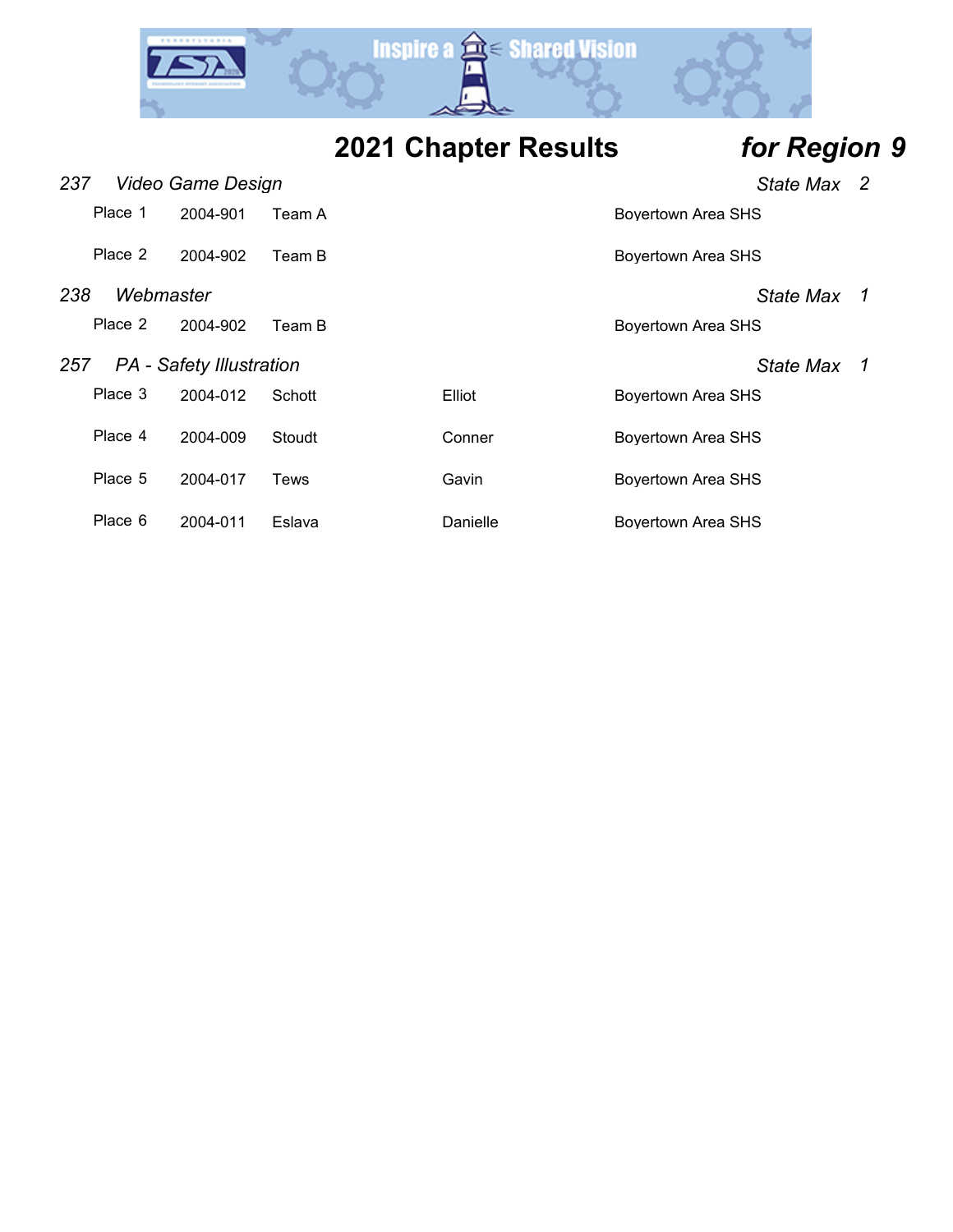

## *2051 Bangor Area HS*

*237 Video Game Design State Max 2*

Place 4 2051-901 Team A Bangor Area HS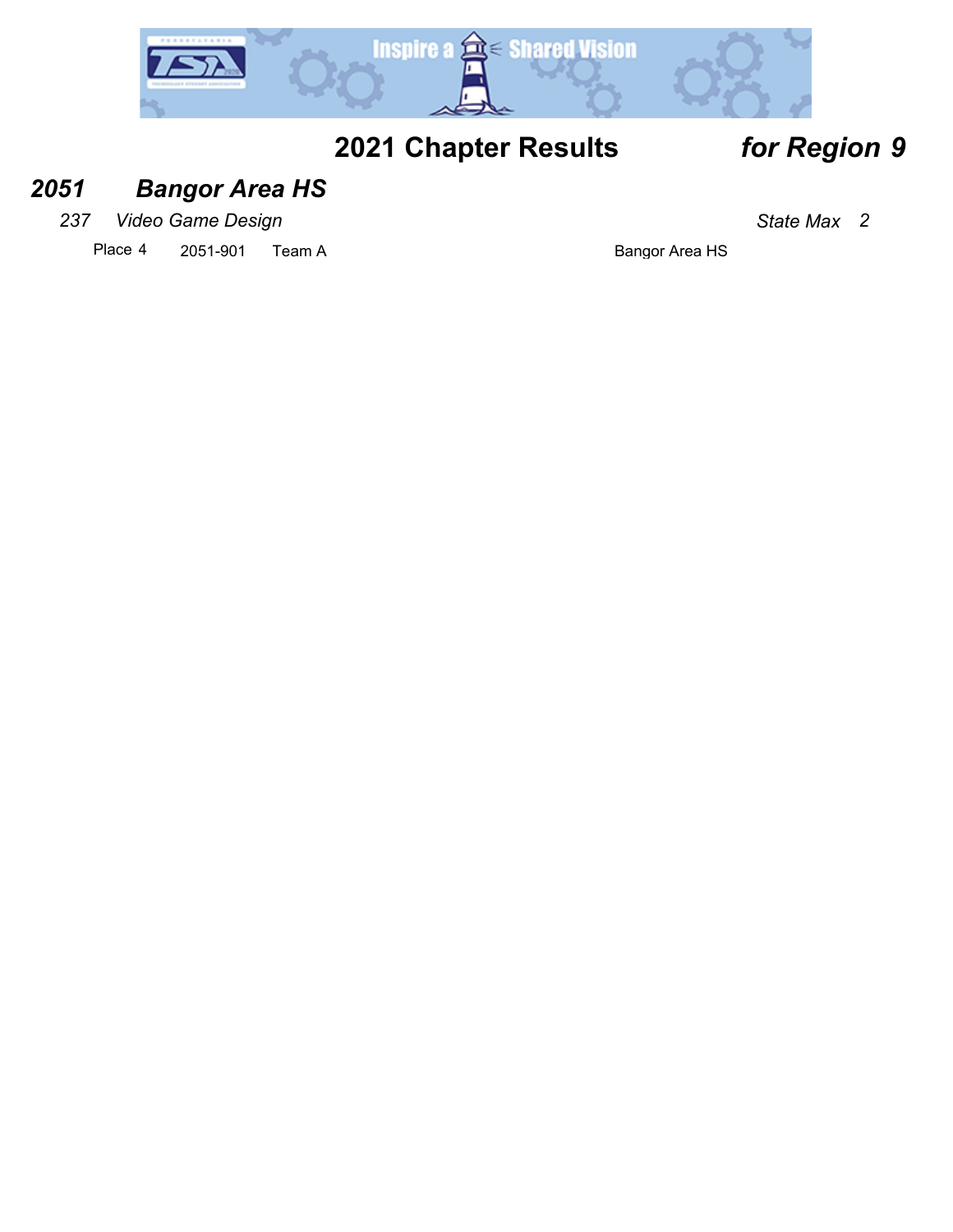

## *2063 Stroudsburg HS*

*213 Debating Technological Issues State Max 1*

Place 3 2063-901 Team A Stroudsburg HS

*225 Music Production State Max 2*

Place 1 2063-901 Team A Stroudsburg HS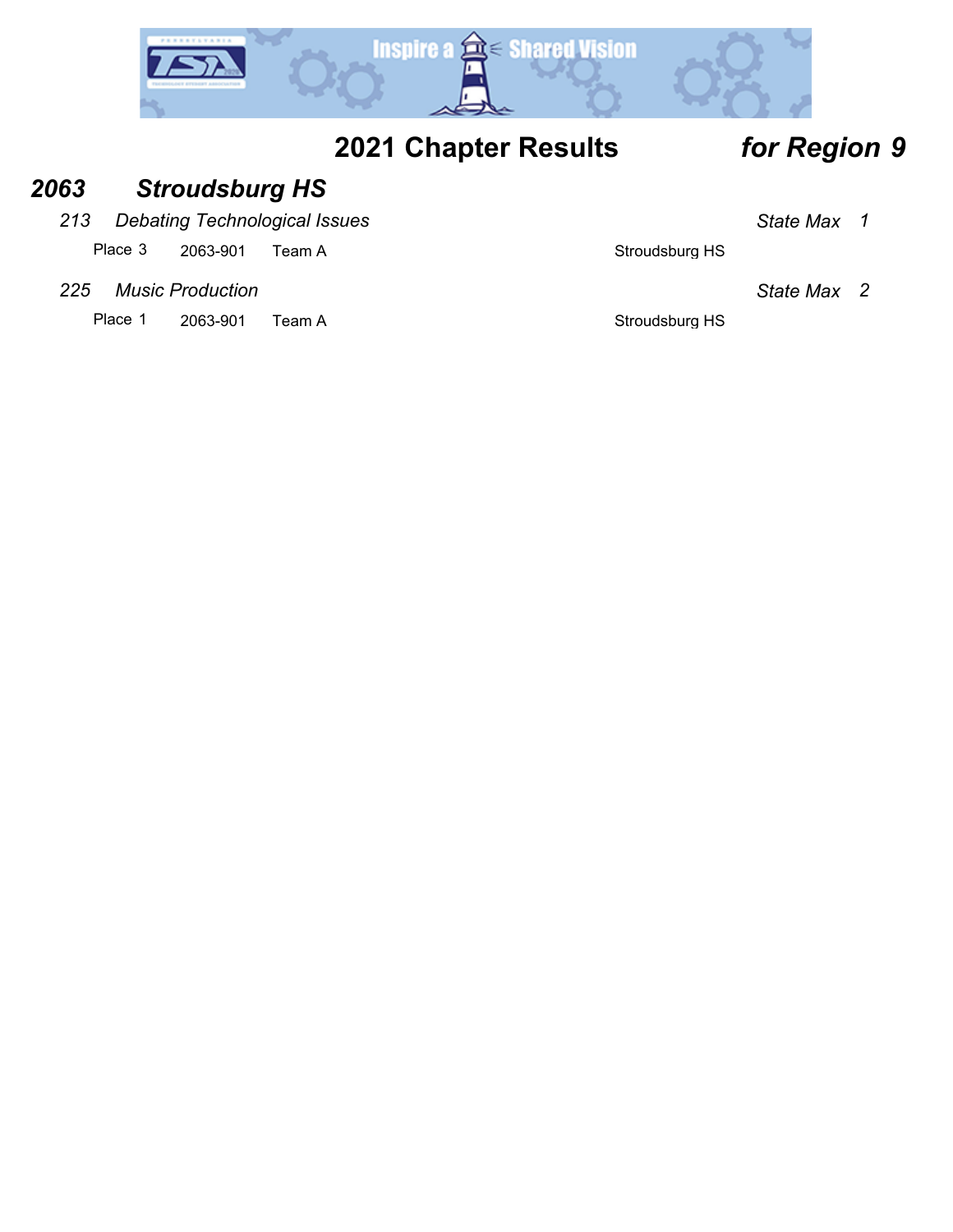

| 87  |         |                                 | <b>Exeter Township SHS</b>                     |        |                            |                  |                |
|-----|---------|---------------------------------|------------------------------------------------|--------|----------------------------|------------------|----------------|
| 203 |         | <b>Biotechnology Design</b>     |                                                |        |                            | State Max        | $\overline{1}$ |
|     | Place 3 | 2087-901                        | Team A                                         |        | <b>Exeter Township SHS</b> |                  |                |
| 210 |         |                                 | <b>Computer Integrated Manufacturing (CIM)</b> |        |                            | <b>State Max</b> | $\overline{1}$ |
|     | Place 5 | 2087-902                        | Team B                                         |        | <b>Exeter Township SHS</b> |                  |                |
|     | Place 6 | 2087-901                        | Team A                                         |        | <b>Exeter Township SHS</b> |                  |                |
| 213 |         |                                 | <b>Debating Technological Issues</b>           |        |                            | State Max 1      |                |
|     | Place 5 | 2087-902                        | Team B                                         |        | <b>Exeter Township SHS</b> |                  |                |
|     | Place 7 | 2087-901                        | Team A                                         |        | <b>Exeter Township SHS</b> |                  |                |
| 214 |         | <b>Digital Video Production</b> |                                                |        |                            | <b>State Max</b> | $\overline{1}$ |
|     | Place 3 | 2087-901                        | Team A                                         |        | <b>Exeter Township SHS</b> |                  |                |
| 216 |         | <b>Engineering Design</b>       |                                                |        |                            | <b>State Max</b> | $\overline{1}$ |
|     | Place 2 | 2087-901                        | Team A                                         |        | <b>Exeter Township SHS</b> |                  |                |
| 217 |         | <b>Essays on Technology</b>     |                                                |        |                            | <b>State Max</b> | $\overline{1}$ |
|     | Place 5 | 2087-011                        | Jones                                          | Sophia | <b>Exeter Township SHS</b> |                  |                |
|     | Place 6 | 2087-006                        | Bauroth-Sherman                                | Melody | <b>Exeter Township SHS</b> |                  |                |
| 225 |         | <b>Music Production</b>         |                                                |        |                            | State Max 2      |                |
|     | Place 3 | 2087-901                        | Team A                                         |        | <b>Exeter Township SHS</b> |                  |                |
| 227 |         | <b>Photographic Technology</b>  |                                                |        |                            | <b>State Max</b> | Q              |
|     | Place 5 | 2087-026                        | Smith                                          | Jada   | <b>Exeter Township SHS</b> |                  |                |

*228 Prepared Presentation State Max Q* Place 4 2087-015 Kunduru Hanskia Exeter Township SHS

*2087 Exeter Township SHS*

- *230 Scientific Visualization (SciVis) State Max 2* Place 2 2087-901 Team A Exeter Township SHS
- *236 Transportation Modeling State Max 2* Place 2 2087-010 Hummel Michael Michael Exeter Township SHS
- *237 Video Game Design State Max 2* Place 3 2087-901 Team A Exeter Township SHS
	-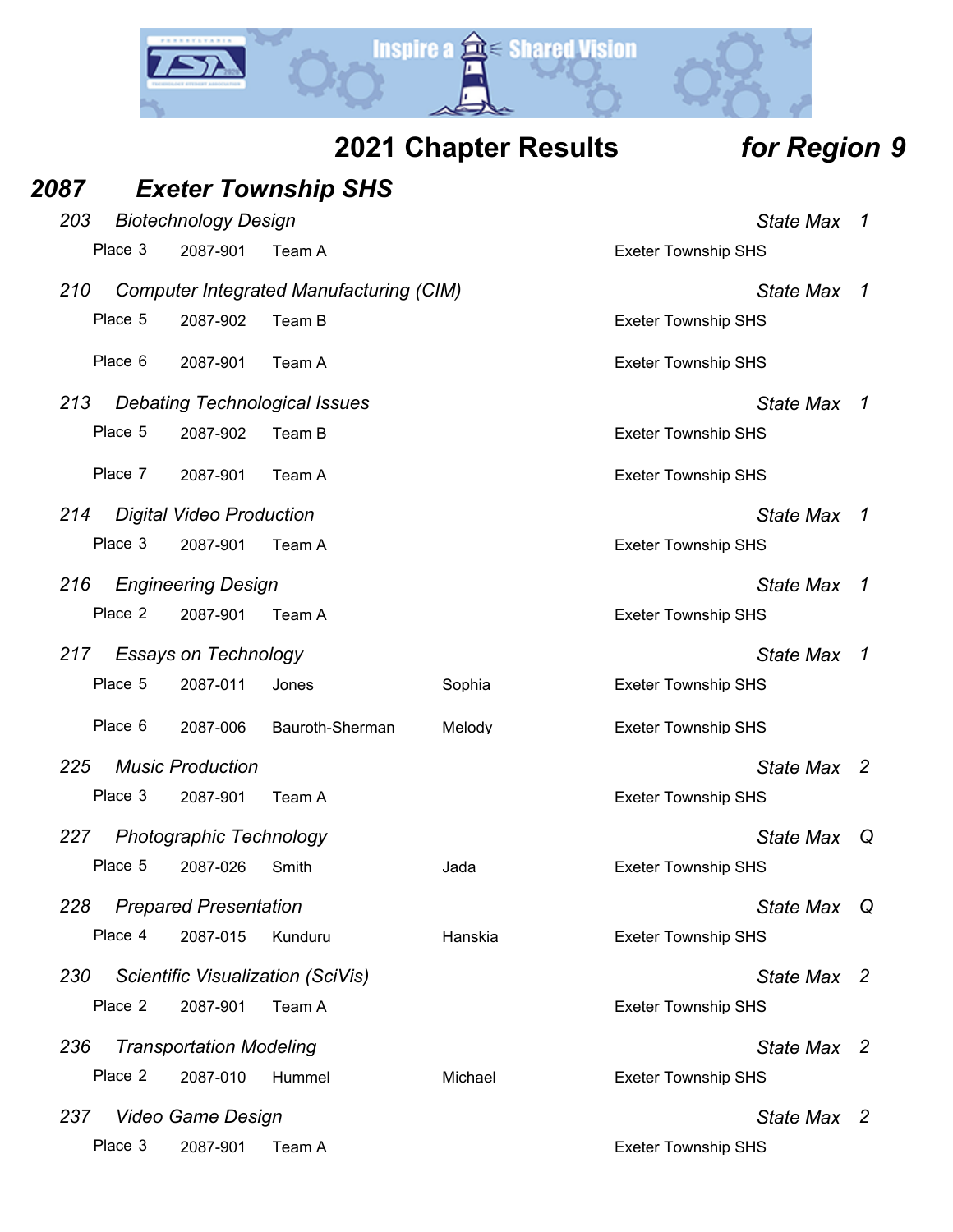

## *238 Webmaster State Max 1*

Place 1 2087-901 Team A Exeter Township SHS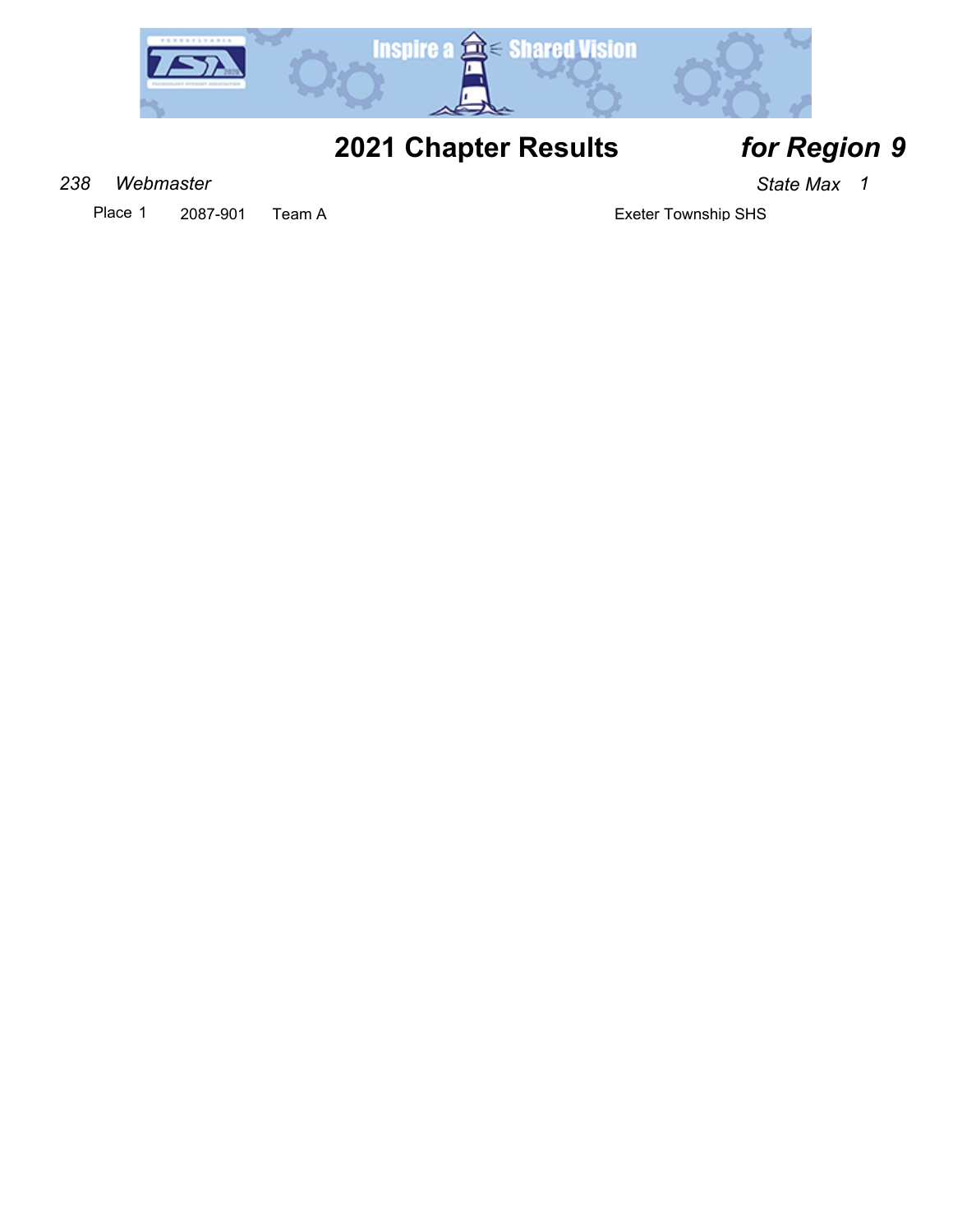

|  | <b>2021 Chapter Results</b> |  |
|--|-----------------------------|--|
|--|-----------------------------|--|

# *Region* **9**

| 2111 |         | <b>Easton Area HS</b>           |               |                                                |                |                  |     |
|------|---------|---------------------------------|---------------|------------------------------------------------|----------------|------------------|-----|
| 202  |         | <b>Architectural Design</b>     |               |                                                |                | <b>State Max</b> | - Q |
|      | Place 2 | 2111-902                        | Team B        |                                                | Easton Area HS |                  |     |
| 204  |         | <b>Board Game Design</b>        |               |                                                |                | <b>State Max</b> | 1   |
|      | Place 2 | 2111-901                        | Team A        |                                                | Easton Area HS |                  |     |
| 210  |         |                                 |               | <b>Computer Integrated Manufacturing (CIM)</b> |                | <b>State Max</b> | 1   |
|      | Place 4 | 2111-901                        | Team A        |                                                | Easton Area HS |                  |     |
| 214  |         | <b>Digital Video Production</b> |               |                                                |                | <b>State Max</b> | 1   |
|      | Place 2 | 2111-901                        | Team A        |                                                | Easton Area HS |                  |     |
| 216  |         | <b>Engineering Design</b>       |               |                                                |                | <b>State Max</b> | 1   |
|      | Place 5 | 2111-901                        | Team A        |                                                | Easton Area HS |                  |     |
| 217  |         | <b>Essays on Technology</b>     |               |                                                |                | <b>State Max</b> | 1   |
|      | Place 2 | 2111-005                        | Storino       | Madison                                        | Easton Area HS |                  |     |
| 225  |         | <b>Music Production</b>         |               |                                                |                | State Max 2      |     |
|      | Place 6 | 2111-901                        | Team A        |                                                | Easton Area HS |                  |     |
| 227  |         | <b>Photographic Technology</b>  |               |                                                |                | <b>State Max</b> | Q   |
|      | Place 8 | 2111-006                        | <b>Ngheim</b> | Kara                                           | Easton Area HS |                  |     |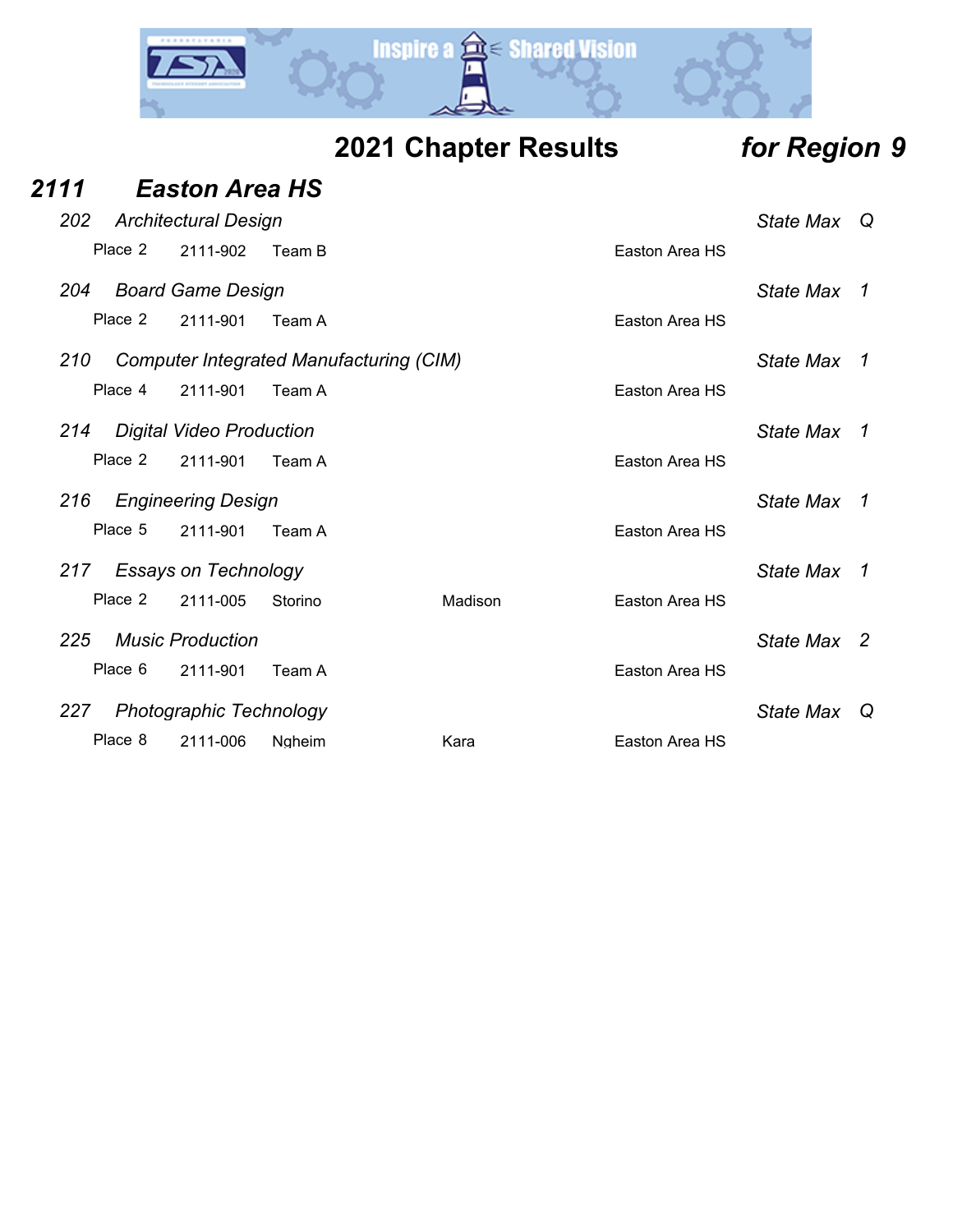

| 2151 |         |                                | <b>Daniel Boone Area HS</b>                        |           |                      |                |  |
|------|---------|--------------------------------|----------------------------------------------------|-----------|----------------------|----------------|--|
| 202  |         | <b>Architectural Design</b>    |                                                    |           | State Max            | $\Omega$       |  |
|      | Place 3 | 2151-902                       | Team B                                             |           | Daniel Boone Area HS |                |  |
|      | Place 4 | 2151-901                       | Team A                                             |           | Daniel Boone Area HS |                |  |
| 203  |         | <b>Biotechnology Design</b>    |                                                    |           | <b>State Max</b>     | $\overline{1}$ |  |
|      | Place 1 | 2151-902                       | Team B                                             |           | Daniel Boone Area HS |                |  |
|      | Place 4 | 2151-901                       | Team A                                             |           | Daniel Boone Area HS |                |  |
| 208  |         | <b>Children's Stories</b>      |                                                    |           | <b>State Max</b>     | -1             |  |
|      | Place 4 | 2151-902                       | Team B                                             |           | Daniel Boone Area HS |                |  |
| 213  |         |                                | <b>Debating Technological Issues</b>               |           | <b>State Max</b>     | - 7            |  |
|      | Place 1 | 2151-901                       | Team A                                             |           | Daniel Boone Area HS |                |  |
| 216  |         | <b>Engineering Design</b>      |                                                    |           | <b>State Max</b>     | $\mathcal I$   |  |
|      | Place 3 | 2151-902                       | Team B                                             |           | Daniel Boone Area HS |                |  |
| 217  |         | <b>Essays on Technology</b>    |                                                    |           | <b>State Max</b>     | $\overline{1}$ |  |
|      | Place 7 | 2151-020                       | Worrall                                            | Cali      | Daniel Boone Area HS |                |  |
| 218  |         |                                | <b>Extemporaneous Presentation</b>                 |           | State Max            | $\omega$       |  |
|      | Place 1 | 2151-003                       | Sweet                                              | Zoe       | Daniel Boone Area HS |                |  |
| 222  |         |                                | <b>Future Technology &amp; Engineering Teacher</b> |           |                      | State Max 2    |  |
|      | Place 2 | 2151-003                       | Sweet                                              | Zoe       | Daniel Boone Area HS |                |  |
| 227  |         | <b>Photographic Technology</b> |                                                    |           | <b>State Max</b>     | Q              |  |
|      | Place 6 | 2151-020                       | Worrall                                            | Cali      | Daniel Boone Area HS |                |  |
|      | Place 7 | 2151-008                       | Lavenia                                            | Alexandra | Daniel Boone Area HS |                |  |
| 228  |         | <b>Prepared Presentation</b>   |                                                    |           | State Max            | Q              |  |
|      | Place 3 | 2151-003                       | Sweet                                              | Zoe       | Daniel Boone Area HS |                |  |
| 229  |         | <b>Promotional Design</b>      |                                                    |           | <b>State Max</b>     | $\overline{1}$ |  |
|      | Place 1 | 2151-016                       | Cappelletti                                        | Alexia    | Daniel Boone Area HS |                |  |
|      | Place 5 | 2151-008                       | Lavenia                                            | Alexandra | Daniel Boone Area HS |                |  |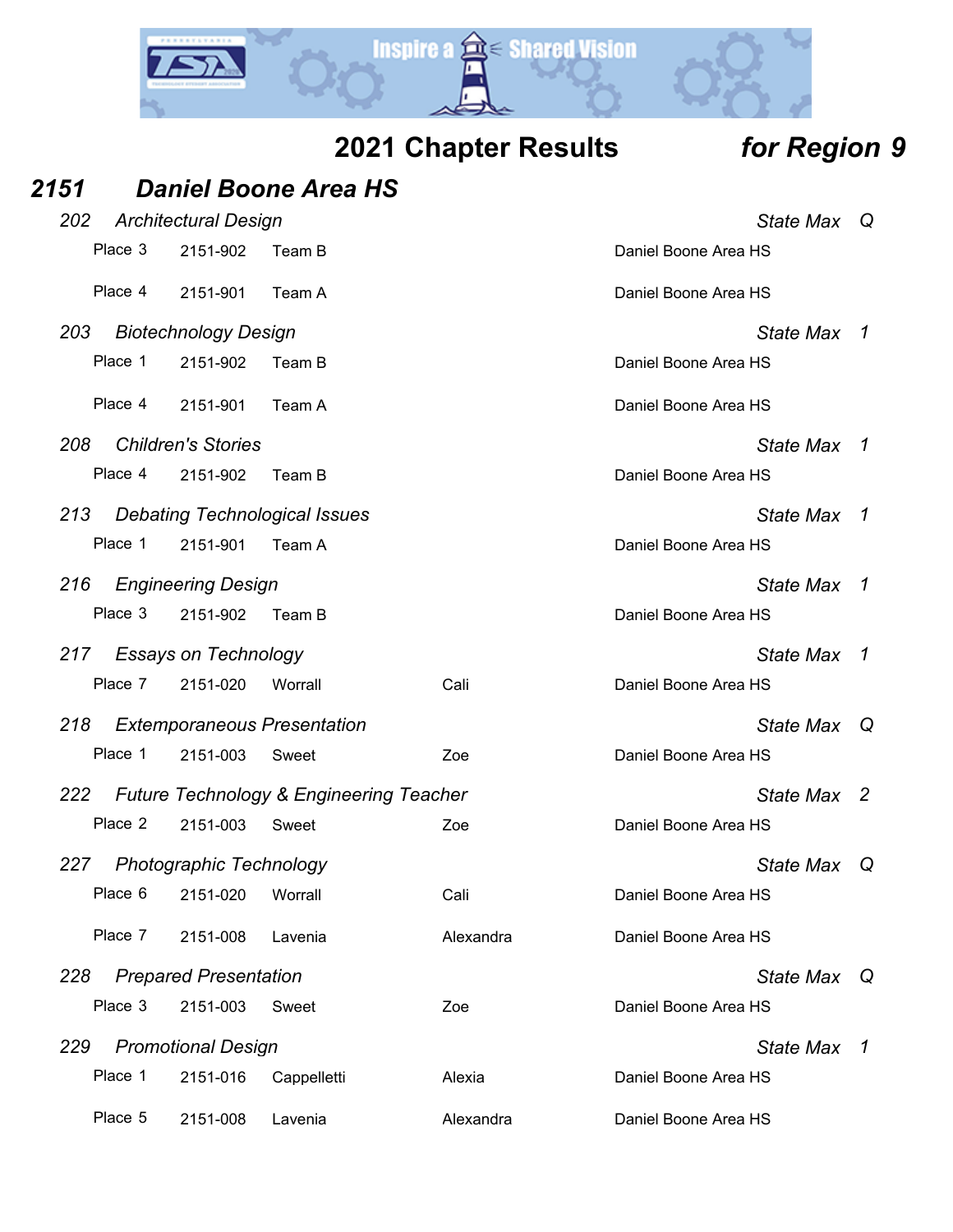

| 236 |           | <b>Transportation Modeling</b>  |          |       |                      |                  |  |
|-----|-----------|---------------------------------|----------|-------|----------------------|------------------|--|
|     | Place 1   | 2151-013                        | Vitabile | Kayla | Daniel Boone Area HS |                  |  |
| 238 | Webmaster |                                 |          |       |                      | State Max        |  |
|     | Place 4   | 2151-901                        | Team A   |       | Daniel Boone Area HS |                  |  |
| 257 |           | <b>PA</b> - Safety Illustration |          |       |                      | <b>State Max</b> |  |
|     | Place 1   | 2151-007                        | Kim      | David | Daniel Boone Area HS |                  |  |
|     | Place 2   | 2151-013                        | Vitabile | Kayla | Daniel Boone Area HS |                  |  |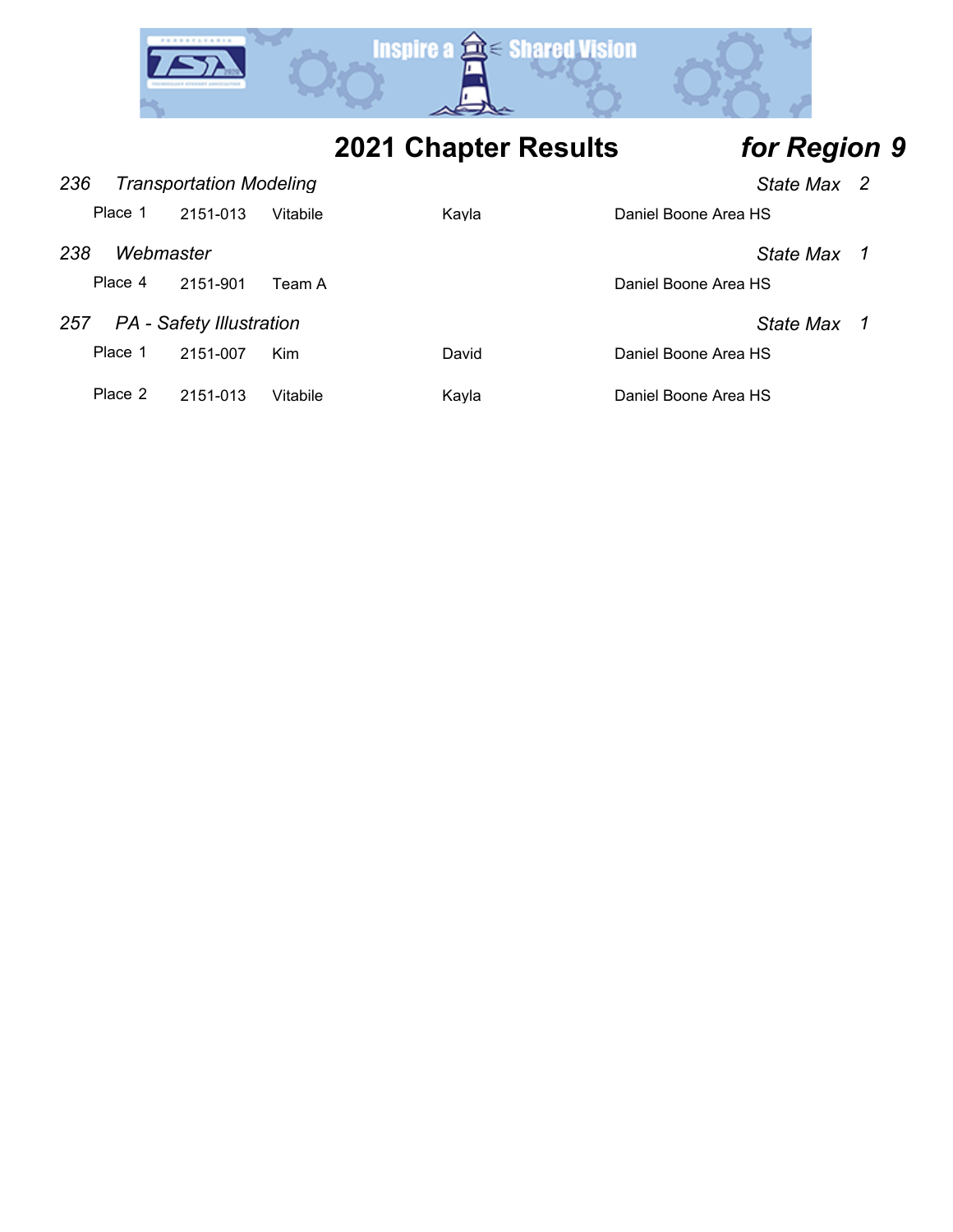

|      |         |                                      |         | <b>2021 Chapter Results</b> |         |  | for Region 9   |                  |    |
|------|---------|--------------------------------------|---------|-----------------------------|---------|--|----------------|------------------|----|
| 2195 |         | <b>Oley Valley HS</b>                |         |                             |         |  |                |                  |    |
| 203  |         | <b>Biotechnology Design</b>          |         |                             |         |  |                | <b>State Max</b> | 1  |
|      | Place 5 | 2195-901                             | Team A  |                             |         |  | Oley Valley HS |                  |    |
| 204  |         | <b>Board Game Design</b>             |         |                             |         |  |                | <b>State Max</b> | 1  |
|      | Place 3 | 2195-901                             | Team A  |                             |         |  | Oley Valley HS |                  |    |
|      | Place 4 | 2195-902                             | Team B  |                             |         |  | Oley Valley HS |                  |    |
| 213  |         | <b>Debating Technological Issues</b> |         |                             |         |  |                | <b>State Max</b> | 1  |
|      | Place 2 | 2195-902                             | Team B  |                             |         |  | Oley Valley HS |                  |    |
| 217  |         | <b>Essays on Technology</b>          |         |                             |         |  |                | <b>State Max</b> | 1  |
|      | Place 4 | 2195-003                             | Osterle |                             | Freya   |  | Oley Valley HS |                  |    |
| 218  |         | <b>Extemporaneous Presentation</b>   |         |                             |         |  |                | <b>State Max</b> | Q  |
|      | Place 2 | 2195-010                             | Sarge   |                             | Parker  |  | Oley Valley HS |                  |    |
|      | Place 4 | 2195-014                             | Smith   |                             | Jackson |  | Oley Valley HS |                  |    |
| 225  |         | <b>Music Production</b>              |         |                             |         |  |                | <b>State Max</b> | -2 |

Place 4 2195-901 Team A Cley Valley HS